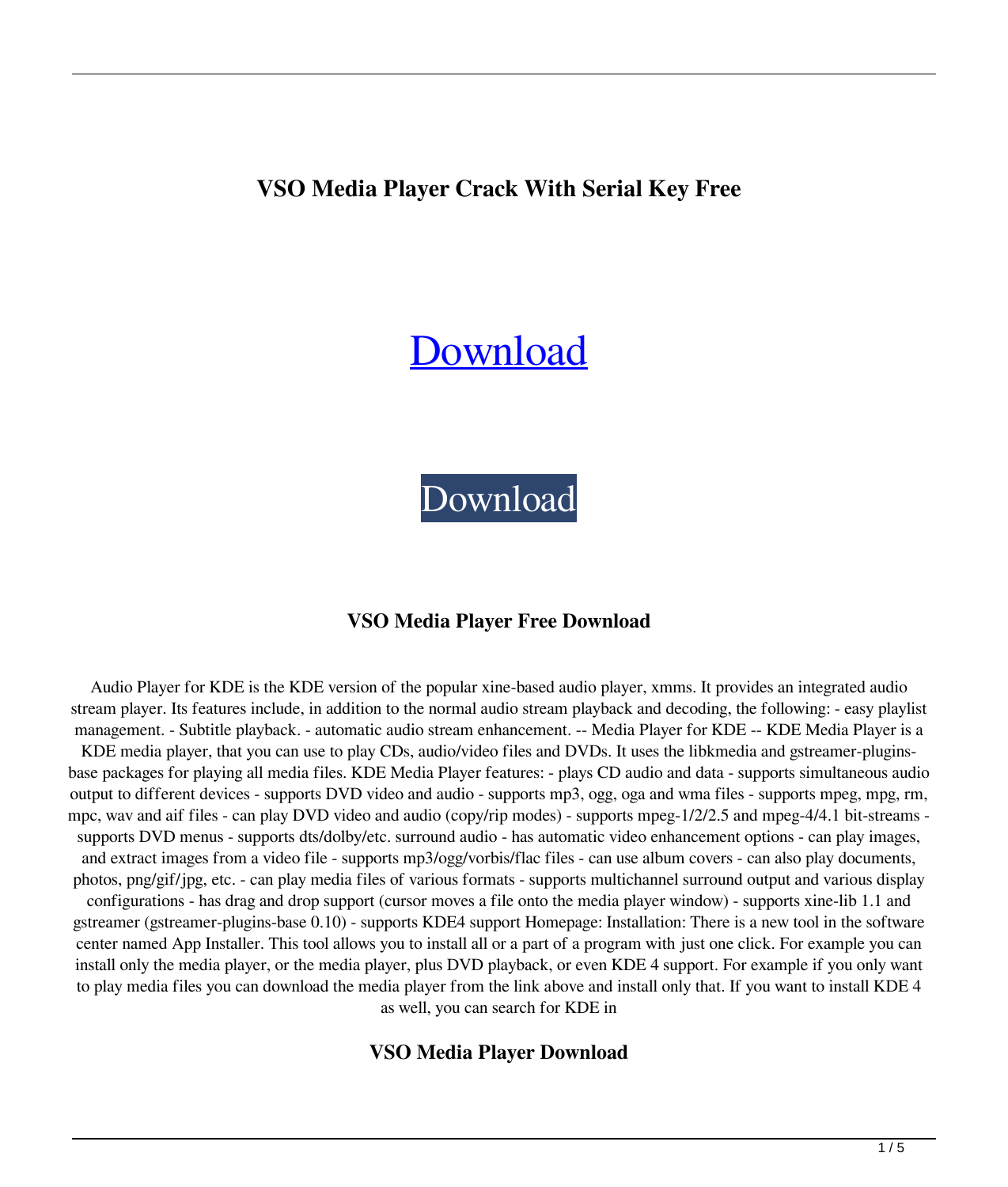Keymacro is a simple, compact and powerful text editor with macro support. Keymacro supports both keyboard and mouse. When using a mouse, you can click and drag to select text, copy and paste. You can easily run programs using macros. For example, you can write a macro to open and close Firefox, open a link to Google, open a program in another workspace, or play a multimedia file. You can also create macros to record the user's typing, with the goal of capturing your entire typing as a single keystroke. When you select a macro, you can edit the text, add multiple copies of the same text, run the macro, and so on. The program supports standard Windows functions such as cut, copy, paste, highlight text and so on. Keymacro has a compact user interface with features such as syntax highlighting, contextual menus and a windowless mode. This new version of Keymacro runs on Windows 7. PIMAGE Description: PIMAGE is a program that allows you to create images from the Windows desktop. This program is a compact image editor that works with.PNG,.JPG,.BMP and.GIF images. When you create a picture, you can create full-color images or black-and-white images. Then, you can move or resize images. You can change their size by selecting a square, circle or diamond. You can also adjust the opacity and add borders. In addition, you can create vector graphics. You can also create an animation or save the image into a single frame, frame by frame. You can create and edit text, layer images, merge several images into one, as well as edit the brightness and contrast. PIMAGE includes a program interface, a dialog for the program to use, a property box and a text editing tool. This tool works with Windows 7, as well as XP and Vista. PIVOT Description: PIVOT is a simple tool to manage your data files. PIVOT enables you to create, edit and delete folders and files. When you create a folder, you can decide whether it is public or private. When you delete a folder, it automatically becomes public, and when you delete a file or folder, it automatically becomes private. In addition, you can move, copy, rename, split and merge files and folders. PIVOT is 81e310abbf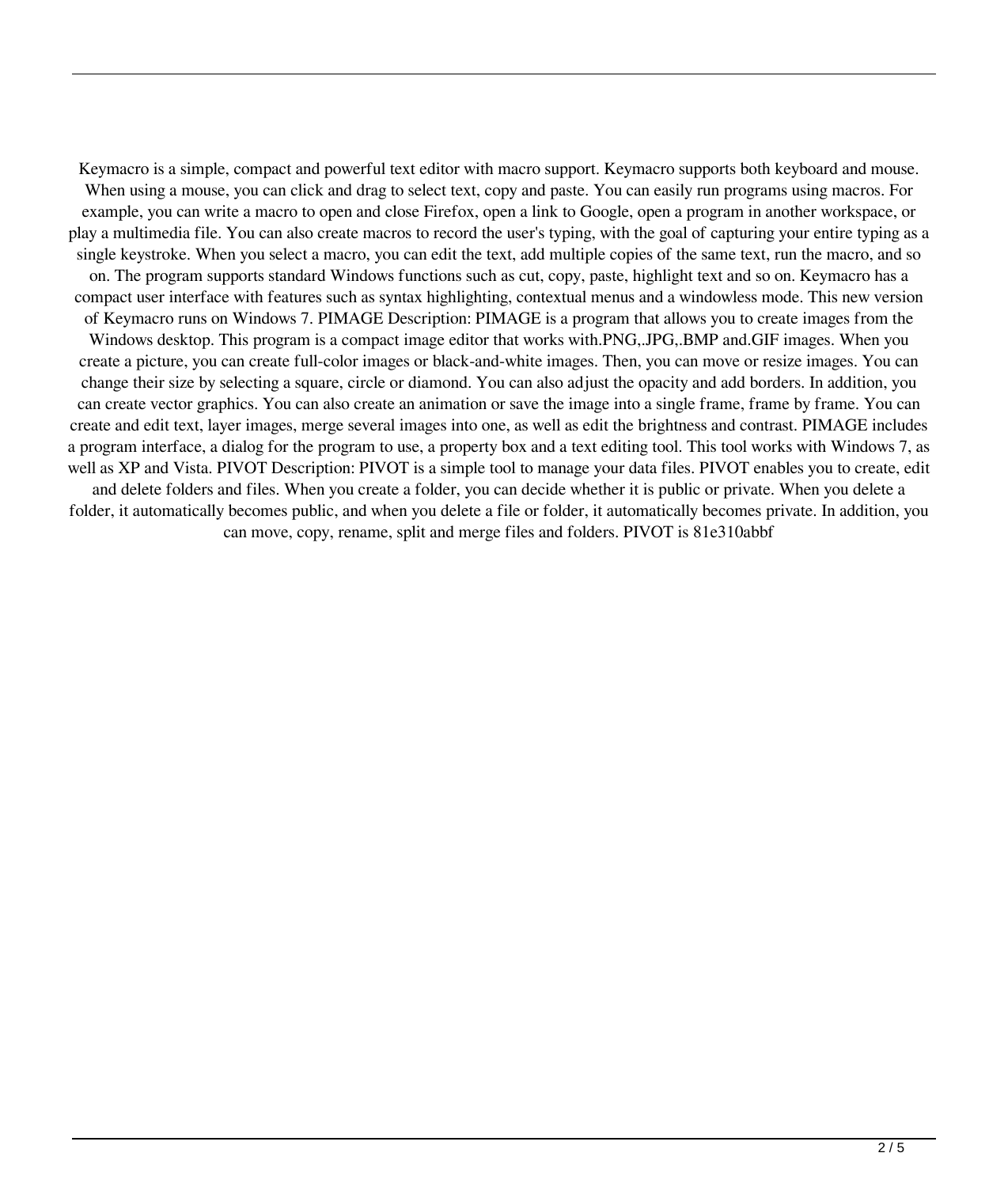## **VSO Media Player Free Download**

Using VSO Media Player, you can play the latest movies and videos directly from your hard drive. It supports many formats of video, audio, and DVD (including Blu-ray) discs. You can play a variety of media content, including AVI, 3GP, FLV, MOV, MPG, and more. You can pause, skip, and adjust the volume of a media file while playing. You can also change the display settings, as well as show subtitles, adjust the audio and video stream and more. - Many devices are supported, including the HP WebOS, Apple iPad, iPod Touch and a variety of Android devices. Key features: - Play the latest video and audio files (M4V, 3GP, FLV, MPG, AVI, MOV, and more). - The program supports many file formats and DVD discs (Blu-ray). - Adjust the audio and video stream. - Pause, skip, and adjust the volume while watching a media file. - You can view the subtitles on a video while playing. - Switch to the full screen mode. - The audio track can be either mono or stereo. - The audio can be auto or the system. - Adjust the brightness, contrast, saturation, gamma, and more. - Set to normal or clean mode. - Options can be restored to their default values. - Select the interface mode (normal or clean). - Select the scale mode. - Select the audio channels. - Switch to the other language. - You can set file associations. - Choose the video output settings. - You can choose to launch the program in full screen mode. - You can configure image settings. - You can play audio files in your collection. - Change the theme of the interface. - You can change the active window at any time. - You can select the display in a specific area. - You can minimize, close and hide all windows at any time. - You can lock the program. - You can change the program title and icon. - You can switch to a different device at any time. - You can perform a fast backup of the program. - You can disable the automatic updating of the program. - You can launch the program with a shortcut. - You can copy, move and delete files. - You can change the transparency of the program. - You

## **What's New In VSO Media Player?**

To play a video, simply select one of the playlists you have created or use the "Choose" button at the bottom of the playlist list. If your video file is not listed in the playlists, you can drag and drop it to the player. Also, if you just want to open a file, then click "Open". A list of possible files will appear on the screen. One of the best features in the player is the possibility to play DVD and Blu-ray discs. Also, you can add subtitles to your files. You can even play DVD and Blu-ray discs with VSO Media Player, so you won't have to install anything else! Since there are many important media files, it is very likely that you will have to browse through a lot of folders in order to find what you want. VSO Media Player is aware of that and automatically searches for videos on a mounted hard disk. If you choose to add a new folder with movies, for instance, you will receive a prompt that you can choose whether you want to import all the new videos into the player or not. If you need to restart your computer, it is best to do so after you have finished playing your movie. This will ensure that the player does not stop playing your movie. If you stop the player before closing the program, it will close immediately, and the media will continue playing in the background. This is what you want to avoid because you might lose important information from the file, or have no idea where the video file is. To save the video file, click "Save As..." and select a different folder. You can find the save location in the "Settings" window. If you want to pause the media player, click the "Pause" button, or press the Pause key on the keyboard. To resume playback, click "Play", or press the Play button. You can also change the volume and brightness of your player. This can be done using the slider in the interface. And finally, if you want to close VSO Media Player, press the "Exit" button. System Requirements: This software doesn't have any specific requirements. However, if you want to use the player, you must have the following system requirements: - Windows XP - Windows Vista - Windows 7 - Windows 8 - Windows 10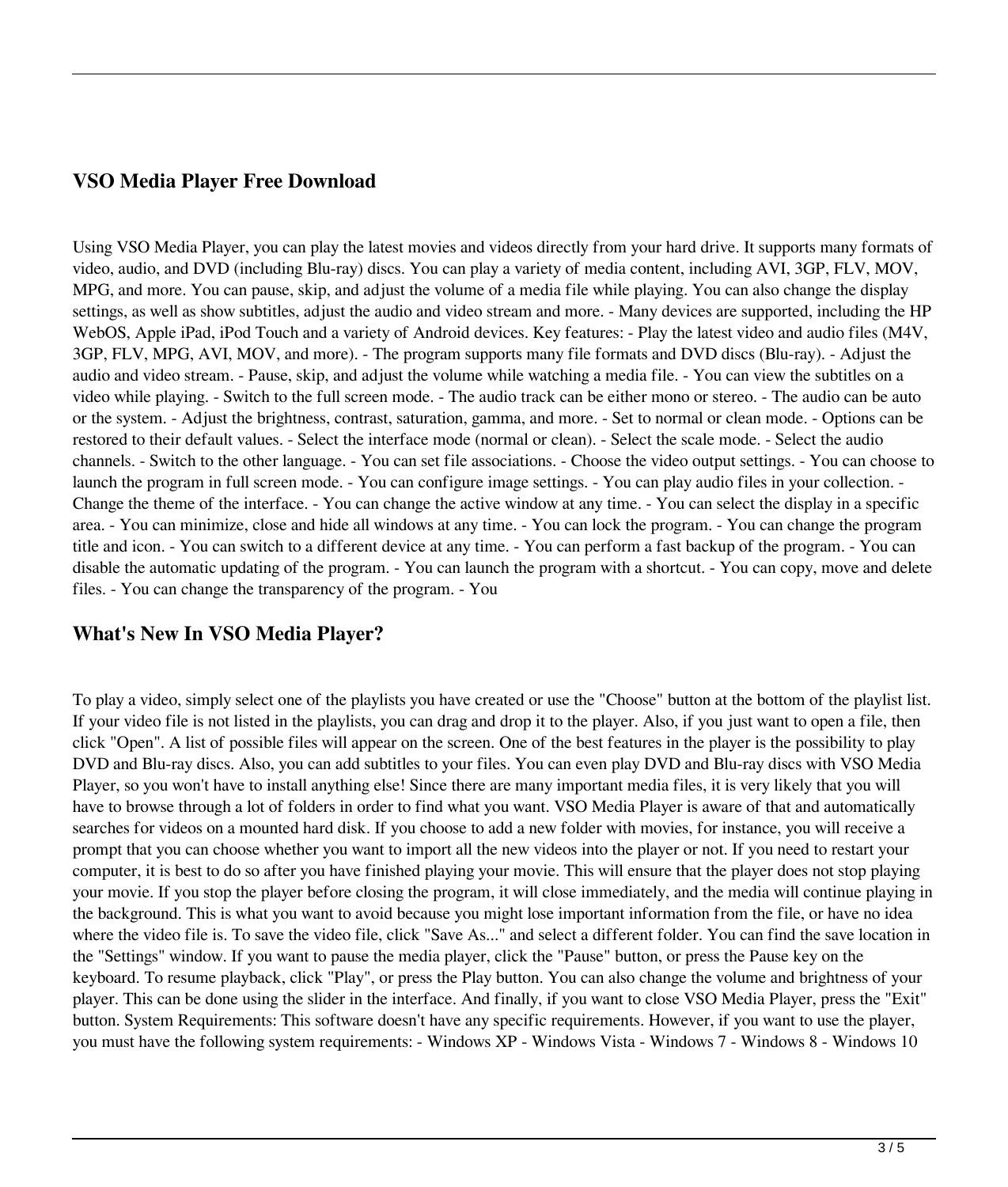Category: Multimedia VSO Media Player 4.4 5 38 VSO Media Player and the like VSO Media Player is a very useful tool for playing a variety of media files. It offers a simple interface, a variety of options and you can play DVD and Blu-ray discs.